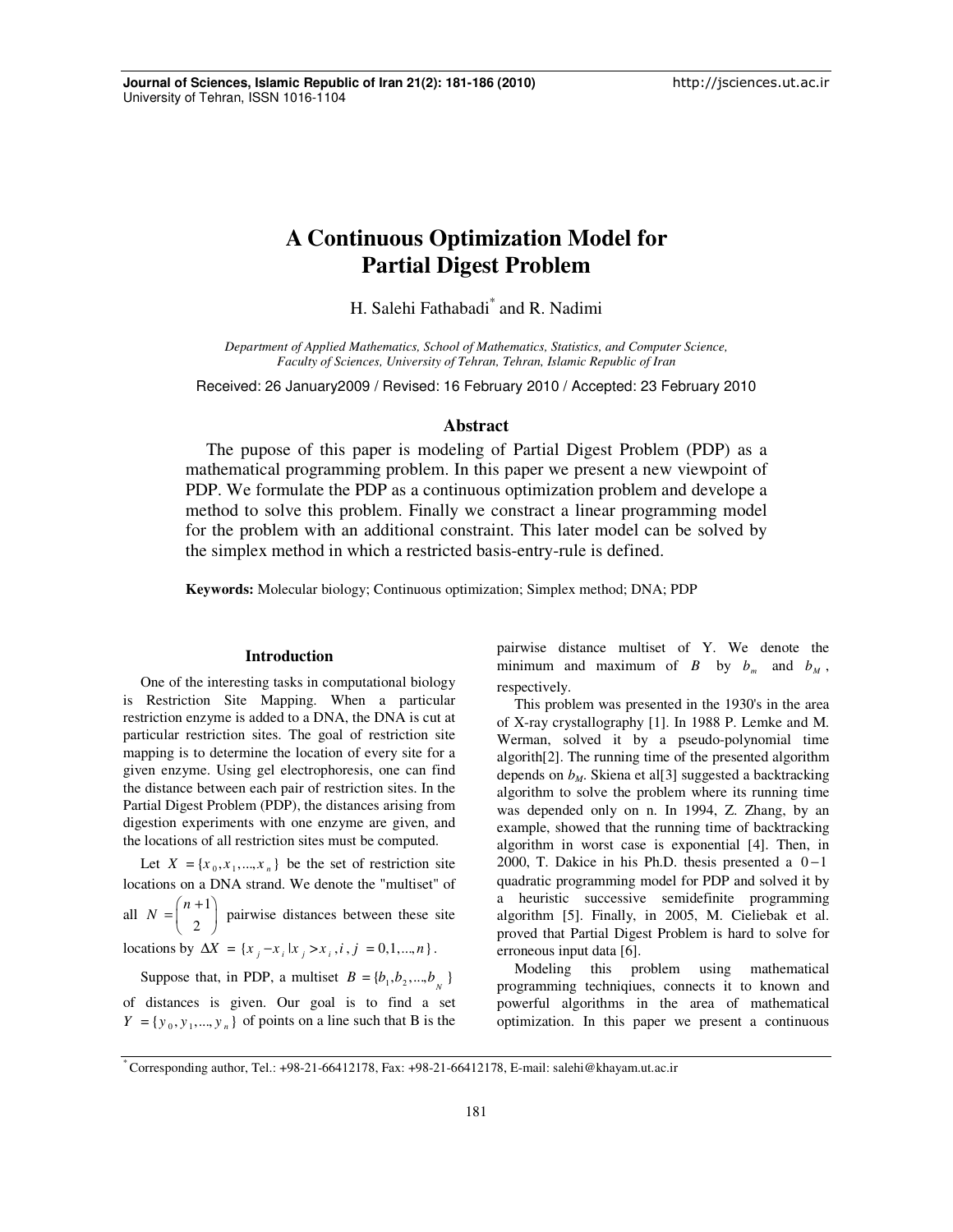optimization model that can be solved by the wellknown simplex method with restricted entry rule for non-basic variables.

In Section 1, we introduce the continuous optimization model for *PDP* . In section 2 the model is converted to a linear programming problem with an additional set of constraints and dvelop an extended version of the simplex algorithm to solve the problem.

# *Continuous Optimization Model*

Suppose that there are  $N = n(n+1)/2$  line segments with lengths of  $b_1, b_2, ..., b_N$ . We want to place them in a line interval  $[0, b<sub>M</sub>]$  such that the multiset of endpoints of these line segments equals to  $B = \{b_1, b_2, \dots, b_N\}$ . In other word, we are to provide a solution of *PDP* with endpoints of line segments. Let a line segment with length  $b_j$  be denoted as " $b_j$ *segment*". It is obvious that the beginning point of  $b<sub>M</sub>$  segment is zero and its endpoint is  $b_M$ . Let the variables  $x_j$  and  $x_{j+N}$ ,  $j=1,2,...,N$  show the beginning and end points of  $b_j$ -segment in the interval  $[0, b<sub>M</sub>]$ , i.e.  $x<sub>j+N</sub> - x<sub>j</sub> = b<sub>j</sub>$  for all  $j = 1, 2, ..., N$ .

We design an optimization model with  $X = \{x_1, x_2, ..., x_{2N}\}\$ as the decision variables such that, at optimality,  $X$  has exactly  $(n+1)$  different values and the multiset of these values is equal to *B* . We define the new set  $\overline{X}$  by eliminating the replicated members of *X* . (The number of different values in *X* is equal to the cardinality of  $\overline{X}$ ,  $|\overline{X}|$ ).

Each set of values of  $x_j$ 's that are between zero and  $b_M$ , and satisfy the constraints  $x_{j+N} - x_j = b_j$  $, j = 1, 2, \ldots, N$ , is defined as a "*placement*" of line segments  $b_1, b_2, ..., b_N$  in interval  $[0, b_M]$ . It is clear that a placement in which the number of its endpoints is not equal to  $(n+1)$  is not desirable. Moreover, in the following example, we show that it is possible to place the line segments in interval  $[0,b<sub>M</sub>]$  with  $(n+1)$ endpoints such that the multiset of the endpoints is not equal to  $B$ .

*Example 1.* let  $B = \{2, 2, 2, 4, 4, 4, 6, 6, 8, 10\}$  be the input data of *PDP*. Then we have  $N = 10$ ,  $n = 4$  and the target interval is [0,10]. Also we have:

$$
b_1 = 2, b_2 = 2, b_3 = 2, b_4 = 4, b_5 = 4, b_6 = 4,
$$

 $b_7 = 6$ ,  $b_8 = 6$ ,  $b_9 = 8$ ,  $b_{10} = 10$ .

Now we present two different placements of these line segments in interval  $[0,10]$  with  $n+1=5$ endpoints, such that one of them is a solution of *PDP* but the other one is not. In the presented placement in the Table 1 (placement(1)),  $\overline{X}$  is equal to  $\{0, 4, 6, 8, 10\}$  and  $\Delta \overline{X}$  is equal to *B*. Therefore,  $\overline{X}$  is a solution of *PDP*. In the placement(2), Table 2,  $\overline{X}$ is equal to  $\{0, 2, 4, 8, 10\}$  but  $\Delta \overline{X} = \{2, 2, 2, 4, 4, 6,$ 6,8,8,10} is not equal to *B* and ,hence,  $\overline{X}$  is not a solution of *PDP* .  $\Box$ 

Review of differences between placement(1) and placement(2) is useful to provide the rule of correct placing. In placement(1) for each  $\bar{x}_k$  from *X* there are exactly *n*=4 members of *X* equal to  $\bar{x}_k$  (see Figure 1), but in placement(2) only  $x_{13}$  is equal to 2 and there are more than 4 members of *X* equal to 4 (see Figure 2).

In placement(2) some  $b_j$  – segments coincide with each other, i.e. they have the same beginning and end points. For example  $b_4$ ,  $b_5$  and  $b_6$  are coincided together. But in placement(1) there is no coincidence.

In the following lemma and theorem it is proved that each placement of *B* with  $(n+1)$  different endpoints that has no coincidence, is a solution of *PDP* .

*Lemma 1***.** If a placement has no coincidence, then its set of endpoints consists of at least  $(n+1)$  different values.

*Proof.* If a placement *X* does not have any coincidence, then each pair of members of  $\overline{X}$ corresponds at most to one member of *B* . Suppose that  $\overline{X}$  has *r* members. The number of distinct pairs of the members is greater than or equal to  $N$  ( $N = |B|$ ). This means:

**Table 1.**  $x_i$ 's values of placement(1)

|            |  |  | i 1 2 3 4 5 6 7 8 9 10                                             |  |  |
|------------|--|--|--------------------------------------------------------------------|--|--|
|            |  |  | 2 2 2 4 4 4 6 6 8 10                                               |  |  |
|            |  |  | $4\quad 6\quad 8\quad 0\quad 4\quad 6\quad 0\quad 4\quad 0\quad 0$ |  |  |
| $x_{i+10}$ |  |  | 6 8 10 4 8 10 6 10 8 10                                            |  |  |

**Table 2.**  $x_i$ 's values of placement(2)

|  |  |  | i 1 2 3 4 5 6 7 8 9 10    |  |  |
|--|--|--|---------------------------|--|--|
|  |  |  | 2 2 2 4 4 4 6 6 8 10      |  |  |
|  |  |  | $x_i$ 8 8 0 0 0 0 4 4 0 0 |  |  |
|  |  |  | 10 10 2 4 4 4 10 10 8 10  |  |  |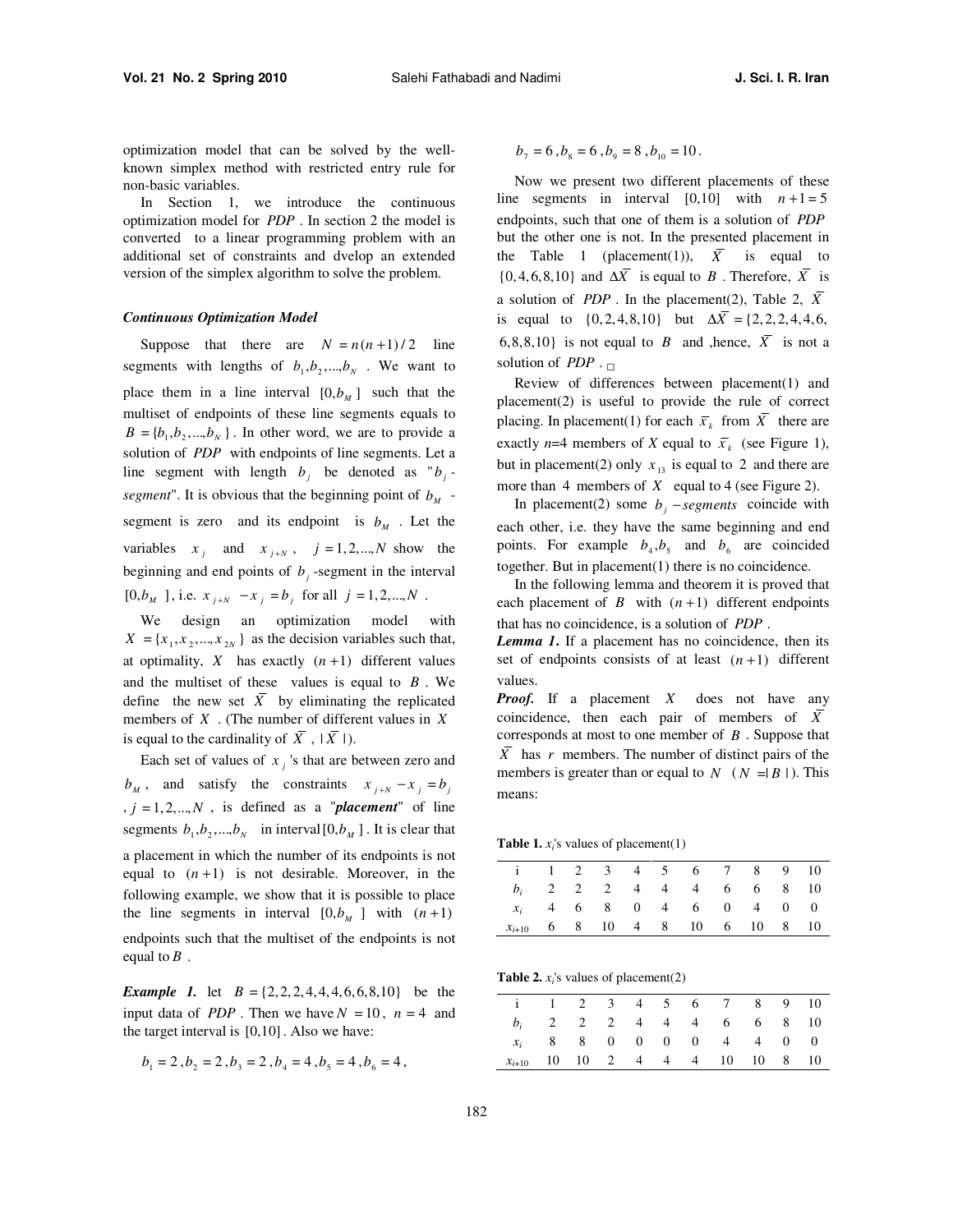$$
\binom{r}{2} \ge \frac{n(n+1)}{2} = \binom{n+1}{2}
$$

Therefore:  $r \ge n+1$   $\Box$ 

*Theorem 1***.** Let *X* be a placement with no coincidence and corresponding  $\overline{X}$  has exactly  $(n+1)$  members, then  $\overline{X}$  is a solution of *PDP*.

*Proof***.** In a placement with no coincidence each  $b_j$  has a unique corresponding pair  $(\bar{x}_k, \bar{x}_l)$ , so that  $\bar{x}_k = x_i$ and  $\bar{x}_i = x_{i+n}$ . Therefore there are *N* distinct pair of members of  $\overline{X}$  corresponding to members of  $\overline{B}$ . On the other hand, there is only *N* members in  $\Delta \overline{X}$ , hence there is no member of  $\Delta \overline{X}$  that is not in *B*. That is  $\Delta \overline{X} = B$ .  $\Box$ 

Now, in oredr to avoid coincidence, we define a set of constraints in placing  $b_j$ 's. A coincidence occurs when two line segments with the same length have equal beginning and end points. If we consider the following constraint in the placing process, then we have no coincidence in a placement:

$$
x_j - x_i \ge b_m \quad \text{if} \quad b_j = b_i \quad \text{and} \quad j > i \tag{1}
$$

Suppose that *X* is a placement for  $B = \{b_1, b_2, ..., b_N\}$ . We use the term "  $\varepsilon$  -colony" to present a subset of *X* such that distance between each pair of it's members is less than  $\varepsilon$ . In other words, the subset  $S = {x_{i_1}, x_{i_2},...,x_{i_r}}$  is an  $\varepsilon$ -colony if  $max\{x_{i_j} - x_{i_i} \mid i, j = 1, 2, ..., r\} < \varepsilon$ . It is clear that if  $\varepsilon < b_m$ , then there is no line segment placed in an  $\varepsilon$ colony. Moreover with respect to the constraints 1, if  $\varepsilon < \min\{\frac{3}{3}\}\$  $\frac{b_i - b_j}{2}$   $\mid b_j \right|$  $min\{\frac{b_j - b_i}{2} | b_j > b_i, i, j = 1, 2, ..., N\}$ , then for each pair of  $\varepsilon$ -colonies  $S_1$  and  $S_2$ , there is at most one *b*<sub>*i*</sub> such that  $x_i \in S_1$  and  $x_{i+N} \in S_2$ . Therefore, immediately, we have the next theorem:

**Theorem 2.** In a placement with respect to constraints 1,  
if 
$$
\varepsilon < min\{b_m, min\{\frac{b_j - b_i}{3} | b_j > b_i, i, j = 1, 2, ..., N\}\}\)
$$
,  
then there are at least  $(n+1) \varepsilon$ -colories such that the  
distance between each pair of them is greater than  $\varepsilon$ .

Now we constract an optimization model with *X* as the set of decision variables so that, at optimality, the corresponding  $\overline{X}$  is a solution of *PDP*. We denote the distance between  $x_i$  and  $x_j$  by  $z_{ij}$ , i.e.  $z_{ij} = |x_i - x_j|$ . To avoid duplication we define  $z_{ij}$ 

only for  $j \geq i$ .

*w*

In order to complete the model we define an objective function and a set of constraints.These constraints and the objective function ensure that there are exactly  $(n+1)$  different values for  $x_j$  in the optimal solution. Let's define new variables  $w_{ii}$ ,  $i$ ,  $j = 1, 2, \dots, 2N$ ,  $j \ge i$  which indicate the share of  $z_{ij}$  's in the objective function.

$$
v_{ij} = \begin{cases} \frac{1-\varepsilon}{\varepsilon} z_{ij} & \text{if } z_{ij} \leq \varepsilon, \\ \frac{\varepsilon}{b_{_M}} (z_{ij} - \varepsilon) + (1-\varepsilon) & \text{if } z_{ij} > \varepsilon. \end{cases}
$$

Figure 3 shows the curve of this function.

In the definition of  $w_{ij}$ ,  $\varepsilon$  is a positive real value less than 1. When  $\varepsilon$  is much smaller than  $b_{M}$ , the gradient of the first segment of the curve is much steeper than the gradient of the second segment.

Using the following constraints, the next lemma shows that adding constraints (2) to the placing process restricts the number of  $\varepsilon$ -colonies to  $(n+1)$ .

$$
\sum_{j>i} w_{ij} + \sum_{j
$$



Figure 1. Placement(1).



**Figure 2.** Placement(2).



**Figure 3.** Curve of *wij*.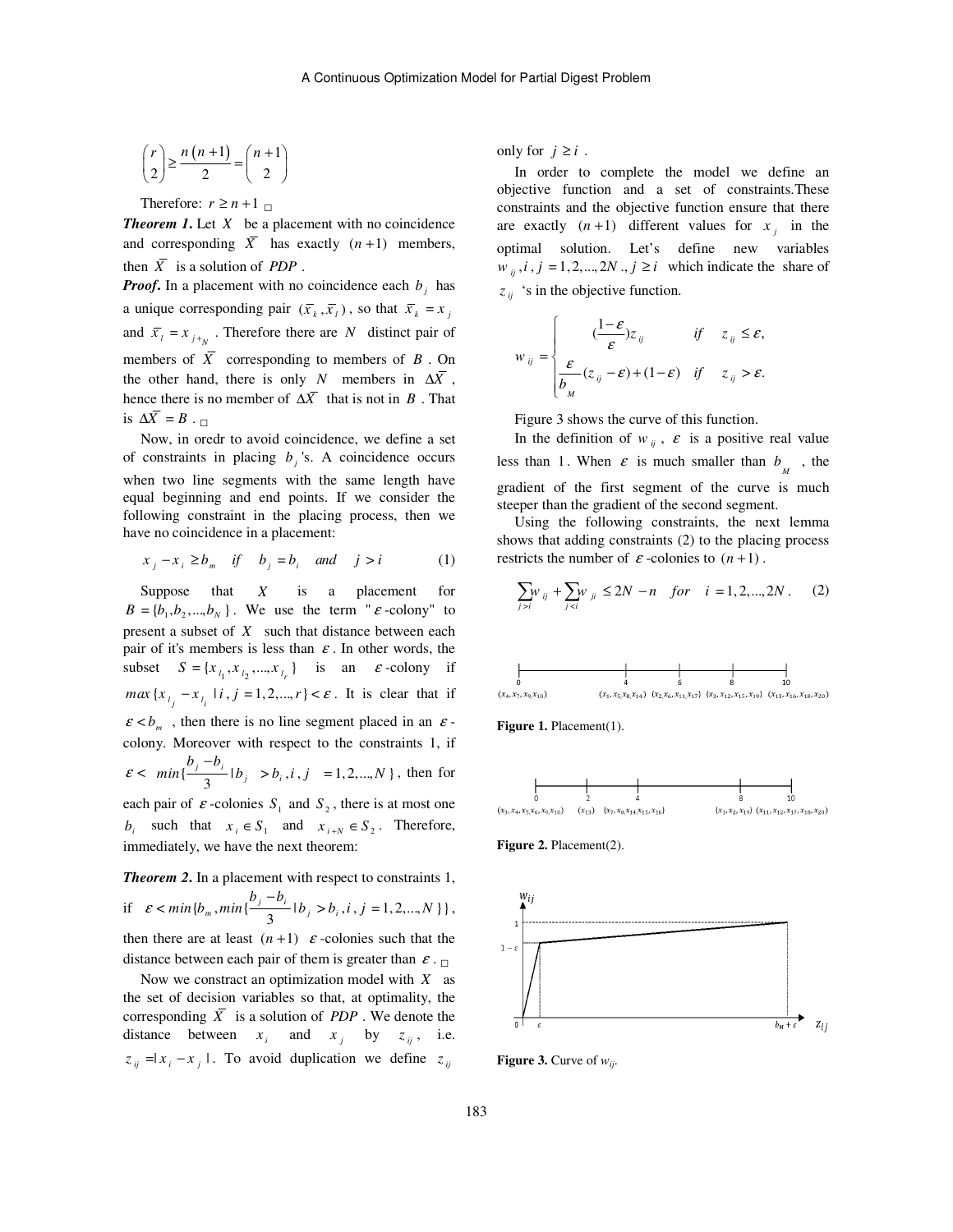*Lemma 2*. If we choose  $\varepsilon < \frac{1}{2N - n + 1}$  in any placement that satisfies constraint (2), then each neighbourhood  $N_{\varepsilon}(x_i)$  has at least *n* members for any *i*, where  $N_e(x_i) = \{x \mid x - x_i \mid \leq \varepsilon\}.$ 

*Proof.* Suppose that there exist an index *i* such that  $N_{\varepsilon}(x_i)$  has less than *n* members. Then, there are at least  $(2N - n + 1)$  variables  $x_j$ , such that  $z_{ij}$  =  $|x_i - x_i| > \varepsilon$ , and:

$$
\sum_{j>i} w_{ij} + \sum_{j (2N-n+1)(1-\varepsilon)
$$

or

$$
\sum_{j>i}w_{ij}+\sum_{j(2N-n)
$$

which violate constraints 2.  $\Box$ 

With respect to Theorem 2 and Lemma 2, in any placement satisfying constraints (1) and (2) for

$$
\varepsilon < \min\{\frac{1}{2N - n + 1},\}
$$
\n
$$
\min\{\frac{b_j - b_i}{3} | b_j > b_i, i, j = 1, 2, \dots, N, b_m, 1\}
$$

we have exactly  $(n+1)$   $\varepsilon$ -colonies such that each of them has exactly  $n$  members. (The number of members of *X* is  $2N = n(n+1)$ .

Now we can state the complete model as follow:  $(P)$  minimize:  $f = \sum_{i < j}^{n} w_{ij}$ 

subject to:

$$
w_{ij} = \begin{cases} \frac{1-\varepsilon}{\varepsilon} z_{ij} & \text{if } z_{ij} \leq \varepsilon, \\ \frac{\varepsilon}{b_M} (z_{ij} - \varepsilon) + (1-\varepsilon) & \text{if } z_{ij} > \varepsilon. \end{cases}
$$
  
\n
$$
z_{ij} = |x_i - x_j| \qquad \text{for } j > i, \quad i, j = 1, 2, ..., 2N ,
$$
  
\n
$$
x_{j+N} - x_j = b_j \qquad \text{for } j = 1, 2, ..., N ,
$$
  
\n
$$
x_j - x_i \geq b_m \text{ for } b_j = b_i, j > i, \quad i, j = 1, 2, ..., 2N ,
$$
  
\n
$$
\sum_{j>i} w_{ij} + \sum_{j  
\n
$$
0 \leq x_j \leq b_M \qquad \text{for } j = 1, 2, ..., 2N ,
$$
  
\n
$$
x_N = 0.
$$
$$

In problem( $P$ ),  $\varepsilon$  is a real number less than:

$$
min\{\frac{1}{2N - n + 1},
$$
  

$$
min\{\frac{b_j - b_i}{3} | b_j > b_i, i, j = 1, 2, ..., N\}, \frac{b_M}{b_M + n^3}, b_m\}
$$

Remember that the reasons for constraints,  $\varepsilon < \frac{1}{2N-n+1}$ ,  $\varepsilon < b_m$  and  $\varepsilon < \min\{\frac{b_j - b_i}{3} | b_j > b_i$ ,  $\frac{b_i - b_i}{2}$   $\mid b_j > b_i$  $\varepsilon$  <  $min\{\frac{b_j - b_i}{2} | b_j > b\}$  $i, j = 1, 2, \dots, N$  were discussed earlier. In the next Theorem we show that the constraint  $\mathcal{E} < \frac{U_M}{I_M}$ *M b*  $\mathcal{E} < \frac{b_M}{b_M + n^3}$ , (which yields  $\varepsilon$  < 1) implies that an optimal solution of *P* , is a solution to the corresponding *PDP* .

*Theorem 3.* If  $(X^1, Z^1, W^1)$  and  $(X^2, Z^2, W^2)$  are two feasible solutions of problem *P* such that  $\overline{X}$ <sup>1</sup> is a solution to the corresponding *PDP* and  $\overline{X}^2$  is not, then we have:

$$
f\;(X^{\,1},Z^{\,1},\!W^{\,1}) < f\;(X^{\,2},Z^{\,2},\!W^{\,2})
$$

*Proof.* Let  $(X, Z, W)$  be an arbitrary feasible solution of *P* . Any feasible solution of *P* satisfies constraints 1 and 2. Therefore there are exactly  $(n+1)$   $\varepsilon$ -colonies such that each of them has exactly *n* members. We denote these  $\varepsilon$ -colonies by  $[x]_i$ ,  $i = 1, 2..., (n + 1)$  and their length by  $\delta_i$ ,  $i = 1, 2, ..., (n + 1)$ .

Each pair  $([x]_r, [x]_l)$   $(l > r)$  of these  $\varepsilon$ -colonies defines a unique  $b_j$  in *B*, so that  $x_j \in [x]_r$  and  $[x]_{j+N} \in [x]_j$ . Let's  $\underline{I}_j(x)$ ,  $\overline{I}_j(x)$  and  $I_j(X)$  are defined as follow:

$$
\underline{I}_j(x) = \{i \mid \|x_i - x_j\| < \varepsilon\}, \overline{I}_j(x) = \{i \mid \|x_i - x_{j+N}\| < \varepsilon\}
$$
\n
$$
I_j(x) = \{ (m, n) | m, n \in \underline{I}_j(x) \cup \overline{I}_j(x), z_{mn} > \varepsilon, n > m \}
$$

It is clear that  $|I_j(x)| = n^2$ . Let the length of colonies that include the beginning and end of  $b_j$  be denoted by  $\overline{\delta}_j$  and  $\overline{\delta}_j$  respectively, and define  $\hat{\delta}_j$  as follow:

 $\hat{\delta}_j = \underline{\delta}_j + \overline{\delta}_j$ 

We split the objective function into  $f_1$  and  $f_2$  with the following properties: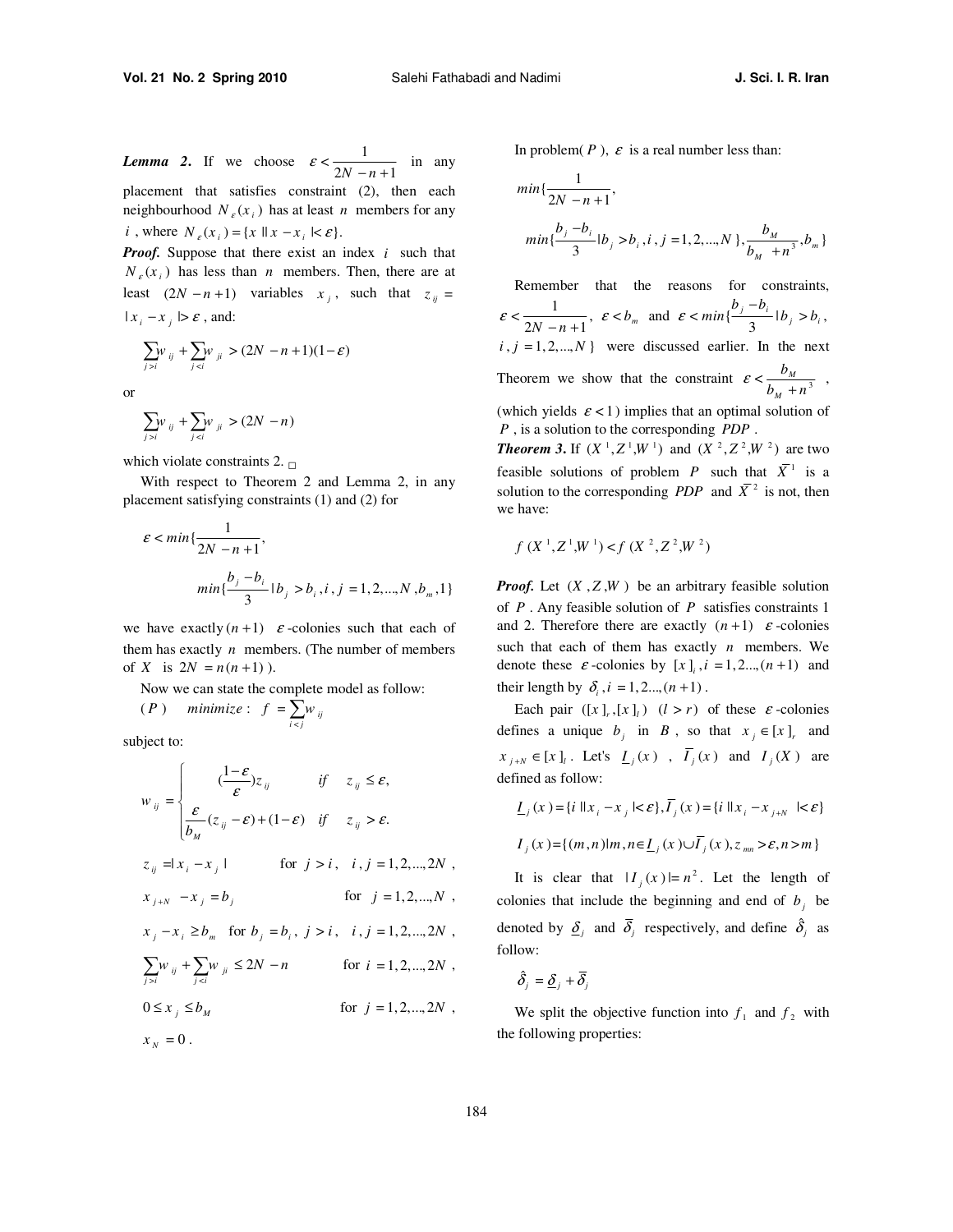$$
f = f_1 + f_2, f_1(X, Z, W) = \sum_{i < j} w_{ij}, f_2(X, Z, W) = \sum_{i < j} w_{ij}
$$
\n
$$
z_{ij} \ge \varepsilon
$$

Now compare the values of the objective function in  $(X^1, Z^1, W^1)$  and  $(X^2, Z^2, W^2)$ . It is clear that for each  $(m, n) \in I_j(x^2)$   $(j = 1, 2, \dots, N)$ , we have:  $z_{mn}^2 \ge b_j - \hat{\delta}_j^2$  and for each  $(m, n) \in I_j(x^1)$ ,  $z_{mn}^1 = b_j$ . Therefore:

$$
\sum_{(i,j)\in I_j} w_{ij}^2 \ge \sum_{(i,j)\in I_j} w_{ij}^1 - n^2 \left(\frac{\varepsilon}{b_M}\hat{\delta}_j^2\right)
$$

which implies

$$
\sum_{j=1}^{N} \sum_{(i,j)\in I_j} w_{ij}^2 \ge \sum_{j=1}^{N} \sum_{(i,j)\in I_j} w_{ij}^1 - n^2 \left(\frac{\varepsilon}{b_M} \sum_{j=1}^{N} \hat{\delta}_j^2\right)
$$

Now we have

$$
f_1(X^2, Z^2, W^2) \ge f_1(X^1, Z^1, W^1) - n^2 \left(\frac{\varepsilon}{b_M} \sum_{j=1}^N \hat{\delta}_j^2\right)
$$

On the other hand

$$
\sum_{j=1}^{N} \hat{\delta}_{j}^{2} = n \sum_{i=1}^{n+1} \delta_{i}^{2}
$$

Hence

$$
f_1(X^2, Z^2, W^2) \ge f_1(X^1, Z^1, W^1) - \frac{n^3 \varepsilon}{b_M} \sum_{i=1}^{n+1} \delta_i^2(3)
$$

Moreover

$$
f_2(X^1, Z^1, W^1) = 0
$$

and

$$
f_2(X^2, Z^2, W^2) = \frac{1-\varepsilon}{\varepsilon} \sum_{\substack{i < j \\ z_{ij}^2 < \varepsilon}} z_{ij}^2 \ge \frac{1-\varepsilon}{\varepsilon} \sum_{i=1}^{n+1} \delta_i^2
$$

Therefore

$$
f_2(X^2, Z^2, W^2) \ge f_2(X^1, Z^1, W^1) + \frac{1-\varepsilon}{\varepsilon} \sum_{i=1}^{n+1} \delta_i^2(4)
$$

With respect to equations 3 and 4 we have

$$
f(X^{2}, Z^{2}, W^{2}) \geq f(X^{1}, Z^{1}, W^{1})
$$
  

$$
-\frac{n^{3} \varepsilon}{b_{M}} \sum_{i=1}^{n+1} \delta_{i}^{2} + \frac{1-\varepsilon}{\varepsilon} \sum_{i=1}^{n+1} \delta_{i}^{2}
$$

In order to complete the proof, it is sufficient to show

that

$$
\frac{n^3 \varepsilon}{b_M} < \frac{1-\varepsilon}{\varepsilon}
$$

In problem *P* we assumed that  $\varepsilon < \frac{U_M}{h}$ *M b*  $\mathcal{E} < \frac{b_M}{b_M + n^3}$ ,

therefore

$$
\frac{b_M + n^3}{b_M} < \frac{1}{\varepsilon}
$$

or :

$$
\frac{n^3}{b_M}<\frac{1-\varepsilon}{\varepsilon}
$$

According to  $\varepsilon < \frac{1}{2N - n + 1}$ ,  $\varepsilon$  is less than 1 and

$$
\frac{n^3\varepsilon}{b_M} < \frac{1-\varepsilon}{\varepsilon} \ \sqcup
$$

*Result:* If a *PDP* has a solution, the corresponding model *P* has a feasible solution and the optimal solution of *P* is a solution of *PDP* .

It should be mentioned that if *PDP* has any solution, it has  $2^k$  (for some integer  $k$ ) different solutions ,[6], for which the value of the objective function in corresponding *P* is the same for all of them.

#### *Presenting a Ppiecewise Linear Programming Model*

In the previous section we presented a continuous optimization model for *PDP*. In this model  $w_{ii}$  's are nonlinear(piecewise linear) function of  $z_{ij}$  's. In this section we convert this model to a linear programming problem with an extra constraint. We write  $w_{ij}$  's and  $z_{ij}$  's as convex combinations of the break points in curve of  $w_{ii}$  's.

If  $0 \le z_{ij} \le \varepsilon$ , then there are  $\lambda_{ij}^0 \ge 0$  and  $\lambda_{ij}^1 \ge 0$ such that:

$$
\begin{cases} \lambda_{ij}^0 + \lambda_{ij}^1 = 1 \\ z_{ij} = 0\lambda_{ij}^0 + \varepsilon \lambda_{ij}^1 = \varepsilon \lambda_{ij}^1 \\ w_{ij} = 0\lambda_{ij}^0 + (1 - \varepsilon)\lambda_{ij}^1 = (1 - \varepsilon)\lambda_{ij}^1 \end{cases}
$$

and if  $\varepsilon \le z_{ij} \le \varepsilon + b_M$ , then there are  $\lambda_{ij}^1 \ge 0$  and  $\lambda_{ij}^2 \geq 0$  so that: